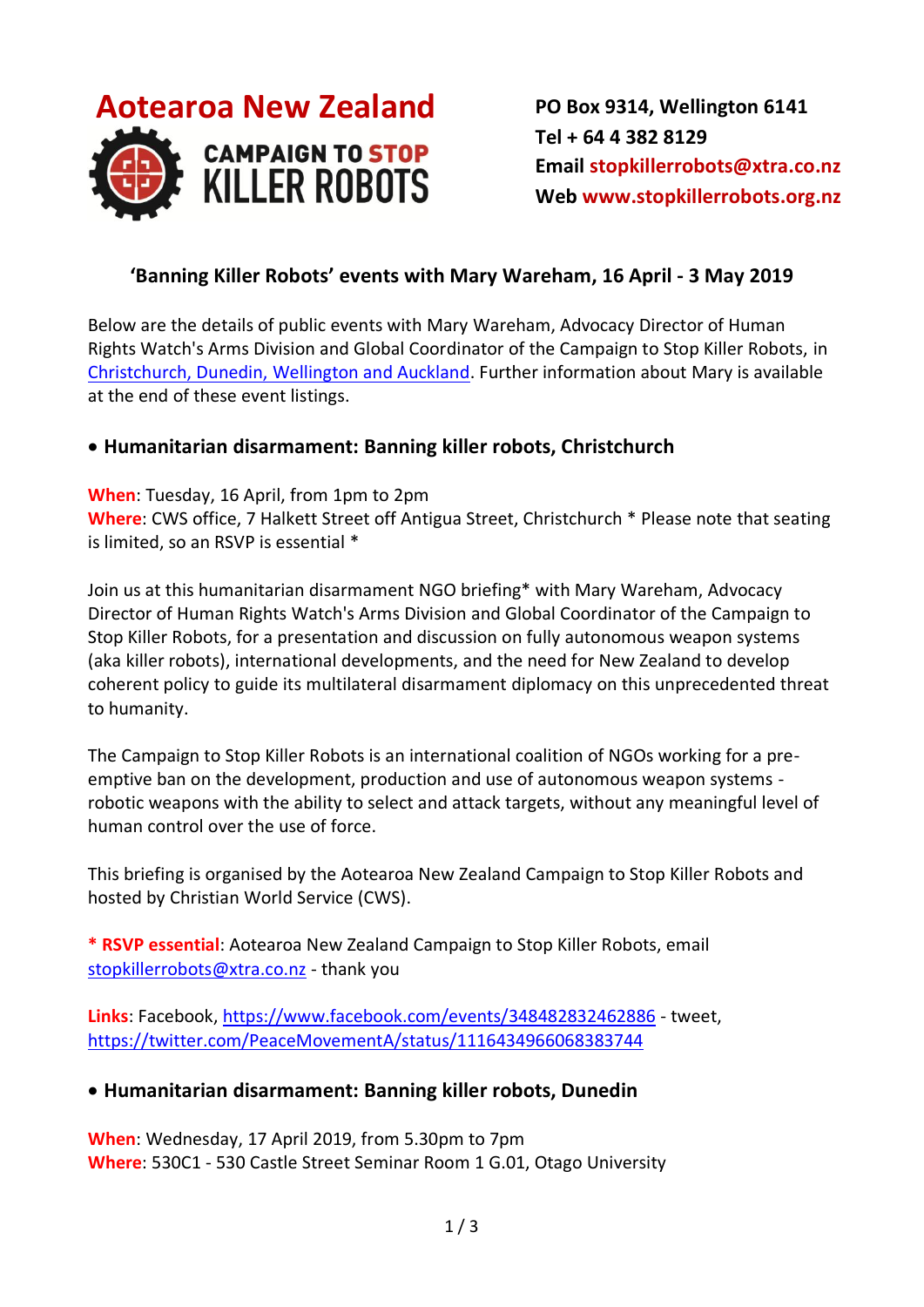Join us at this humanitarian disarmament forum with Mary Wareham, Advocacy Director of Human Rights Watch's Arms Division and Global Coordinator of the Campaign to Stop Killer Robots, for a presentation and discussion on fully autonomous weapon systems (aka killer robots), international developments, and the need for New Zealand to develop coherent policy to guide its multilateral disarmament diplomacy on this unprecedented threat to humanity.

The Campaign to Stop Killer Robots is an international coalition of NGOs working for a preemptive ban on the development, production and use of autonomous weapon systems robotic weapons with the ability to select and attack targets, without any meaningful level of human control over the use of force.

This forum is organised by the Aotearoa New Zealand Campaign to Stop Killer Robots and cohosted by Information Science and Computer Science at the University of Otago.

**RSVP**: Aotearoa New Zealand Campaign to Stop Killer Robots, email [stopkillerrobots@xtra.co.nz](mailto:stopkillerrobots@xtra.co.nz) or<https://www.facebook.com/events/960276267515134>

**Links**: Facebook,<https://www.facebook.com/events/960276267515134> - tweet, <https://twitter.com/PeaceMovementA/status/1116099427620384768>

### **Humanitarian disarmament: Banning killer robots, Wellington**

**When**: Wednesday, 1 May, from 5.30pm to 7pm **Where**: Lecture Theatre 2, Rutherford House, Pipitea campus, Victoria University

Join us at this humanitarian disarmament lecture by Mary Wareham, Advocacy Director of Human Rights Watch's Arms Division and Global Coordinator of the Campaign to Stop Killer Robots, for a presentation and Q &A on fully autonomous weapon systems (aka killer robots), international developments, and the need for New Zealand to develop coherent policy to guide its multilateral disarmament diplomacy on this unprecedented threat to humanity.

The Campaign to Stop Killer Robots is an international coalition of NGOs working for a preemptive ban on the development, production and use of autonomous weapon systems robotic weapons with the ability to select and attack targets, without any meaningful level of human control over the use of force.

This lecture is organised by the Aotearoa New Zealand Campaign to Stop Killer Robots, and hosted by the Centre for Strategic Studies in association with the New Zealand Institute for International Affairs.

**Register:** <https://www.eventbrite.co.nz/e/banning-killer-robots-tickets-60224815043> For further information please contact Aotearoa New Zealand Campaign to Stop Killer Robots, email [stopkillerrobots@xtra.co.nz](mailto:stopkillerrobots@xtra.co.nz)

**Links**: Facebook,<https://www.facebook.com/events/525141494683421> - tweet, <https://twitter.com/PeaceMovementA/status/1116434230928498688>